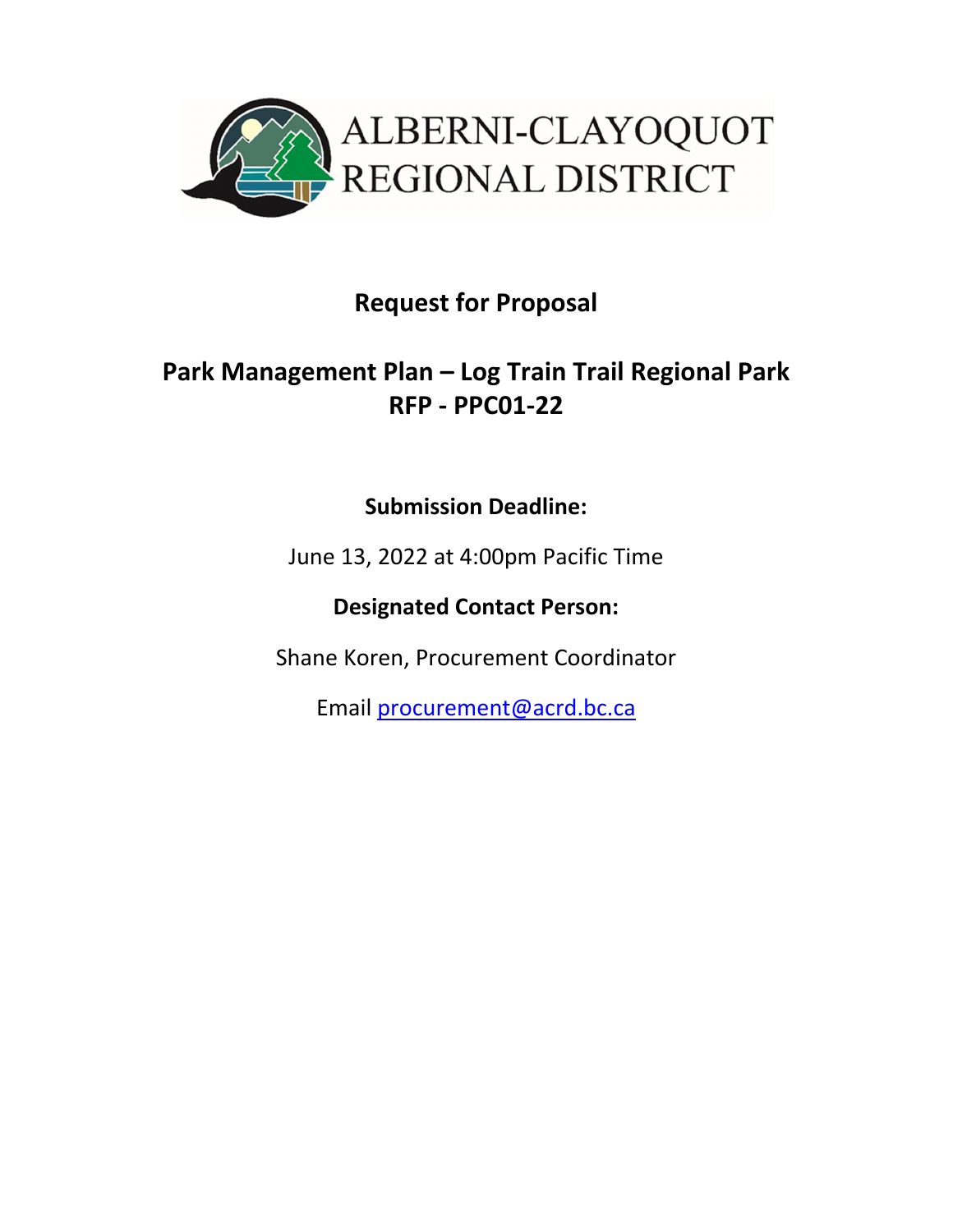

### **SUBMISSION DETAILS**

This completed Request for Proposal must be received in the office of the Alberni‐Clayoquot Regional District **not later than 4:00 PM local time, June 13, 2022** to the attention of:

## Shane Koren, Procurement Coordinator

Email procurement@acrd.bc.ca

3008 5th ave, Port Alberni

BC, V9Y 2E3

#### **Note: Office Hours 8:00am to 4:30pm**

Paper proposal submissions must have 2 copies and be delivered to the address above in a sealed envelope and labelled "Request for Proposal PPC01‐22 – Park Management Plan – Log Train Trail Regional Park".

Alternatively, proposals may be submitted by email with the subject line " Request for Proposal PPC01‐ 22 – Park Management Plan – Log Train Trail Regional Park" to procurement@acrd.bc.ca.

Enquiries about this request shall be directed to only Shane Koren – Procurement Coordinator

Email: procurement@acrd.bc.ca

Telephone: 250‐720‐2724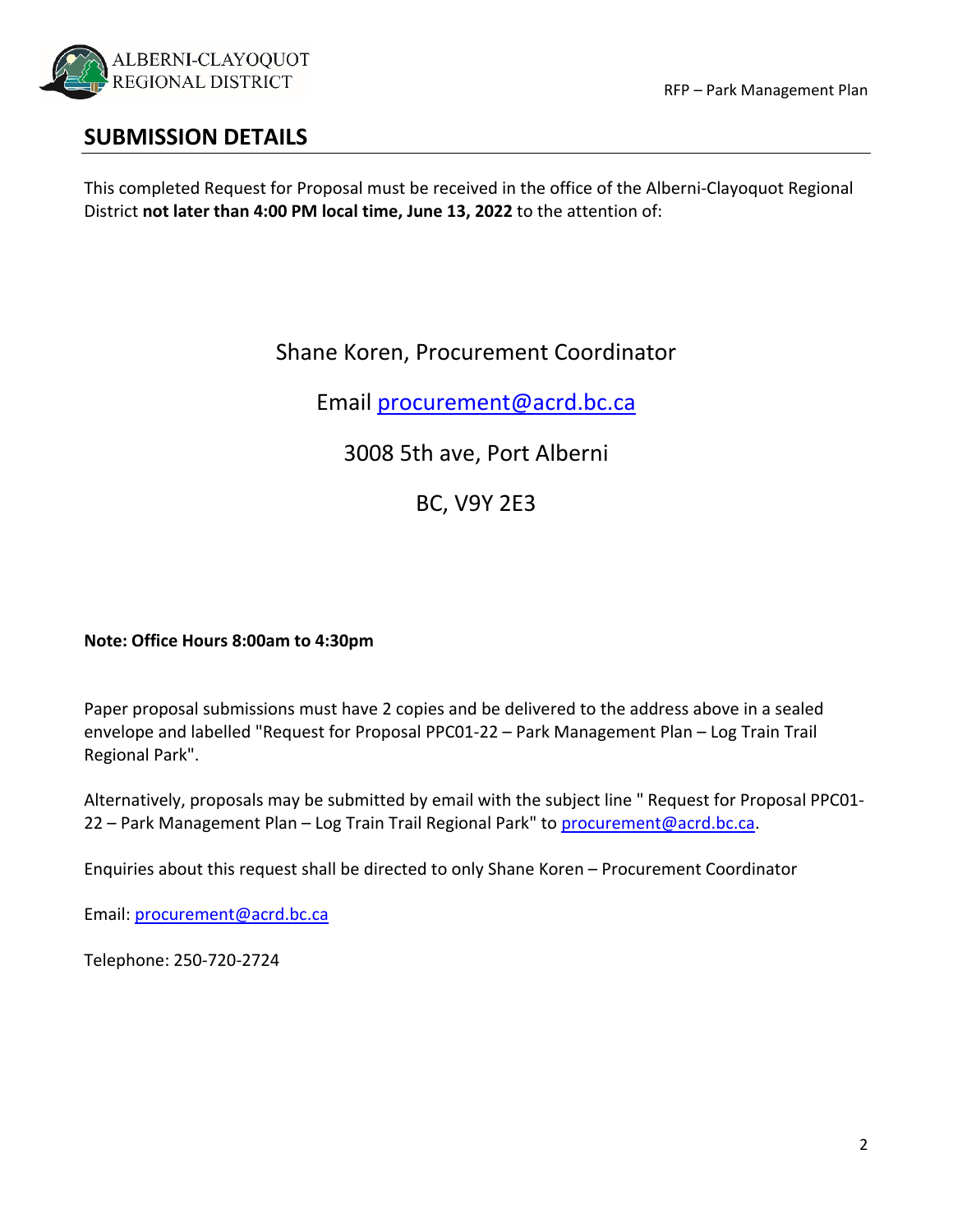

# **Table of Contents**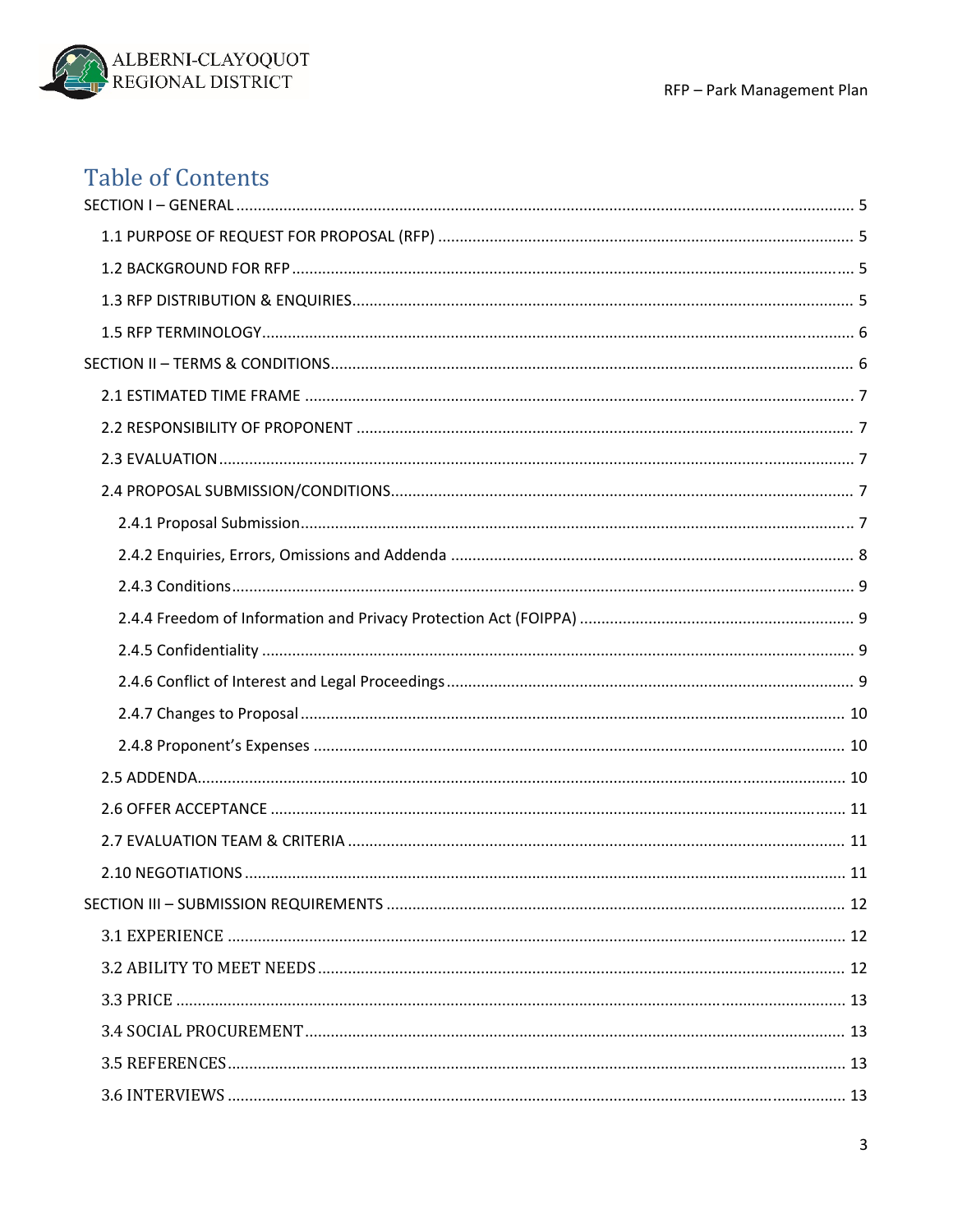#### RFP - Park Management Plan

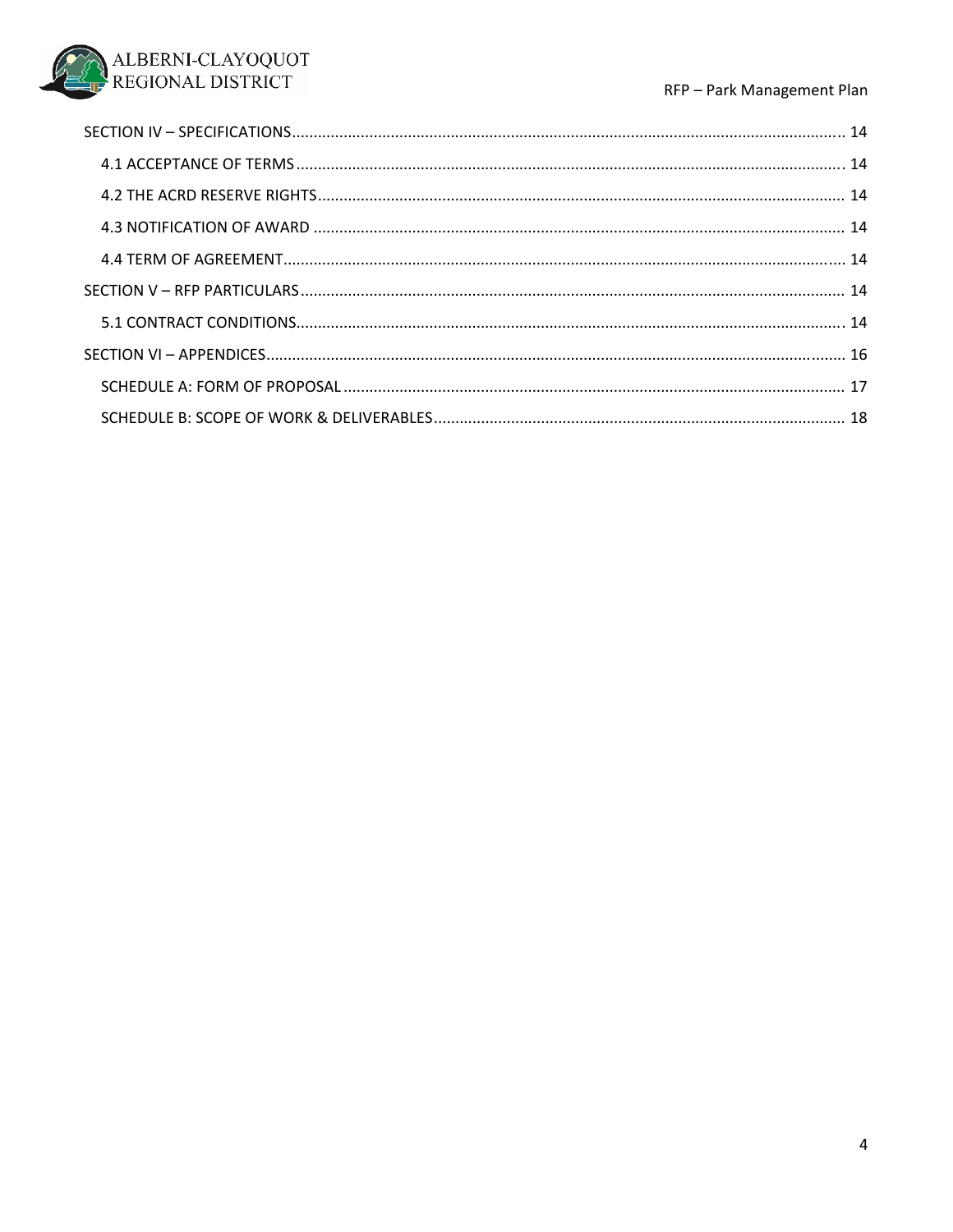

## SECTION I – GENERAL

## 1.1 PURPOSE OF REQUEST FOR PROPOSAL (RFP)

The Alberni‐Clayoquot Regional District (ACRD) is requesting proposals from qualified Consultants capable of supporting staff in the development and delivery of a Park Management Plan for the Log Train Trail Regional Park. A new Park Management Plan is required to replace the 1993 Regional Linear Park Management Plan and guide development of the Alberni‐Clayoquot Regional District operations and capital projects over the next 10‐20 years. The Objective is to develop a practical plan that is cost effective, technically defendable, supported by the public and endorsed by the ACRD Board of Directors.

The ACRD may, among the submissions received, deal or negotiate with any party as the ACRD sees fit, and with more than one such party concurrently. In no event will the ACRD be required to offer any modified terms to any other party. The ACRD shall incur no liability to any person as a result of such negotiations or modifications.

#### 1.2 BACKGROUND FOR RFP

The historic Log Train Trail stretches 25 kilometers along the foot of the Beaufort Range. Originally part of the Bainbridge Mill Rail‐logging operation, the railroad was abandoned in 1953. The Port Alberni Equine Society has been the driving force for the development of this old right‐of‐way as a multipurpose trail and regional park. The Alberni‐Clayoquot Regional District holds a non‐exclusive Lease from the Ministry of Transportation for non‐motorized recreational use for seventeen kilometers of the right‐of‐way.

### 1.3 RFP DISTRIBUTION & ENQUIRIES

Due to the ongoing COVID‐19 pandemic, the ACRD will not be opening Proposals in public and reserves the right to open Proposals in public at its sole discretion.

Proponents must ensure that they have received all addenda and the complete Request for Proposal. The complete document consists of eighteen (18) pages including the Cover Page and Appendices. All enquiries related to this Request for Proposal are to be directed in writing, only to Shane Koren (or designate) at the contact address below: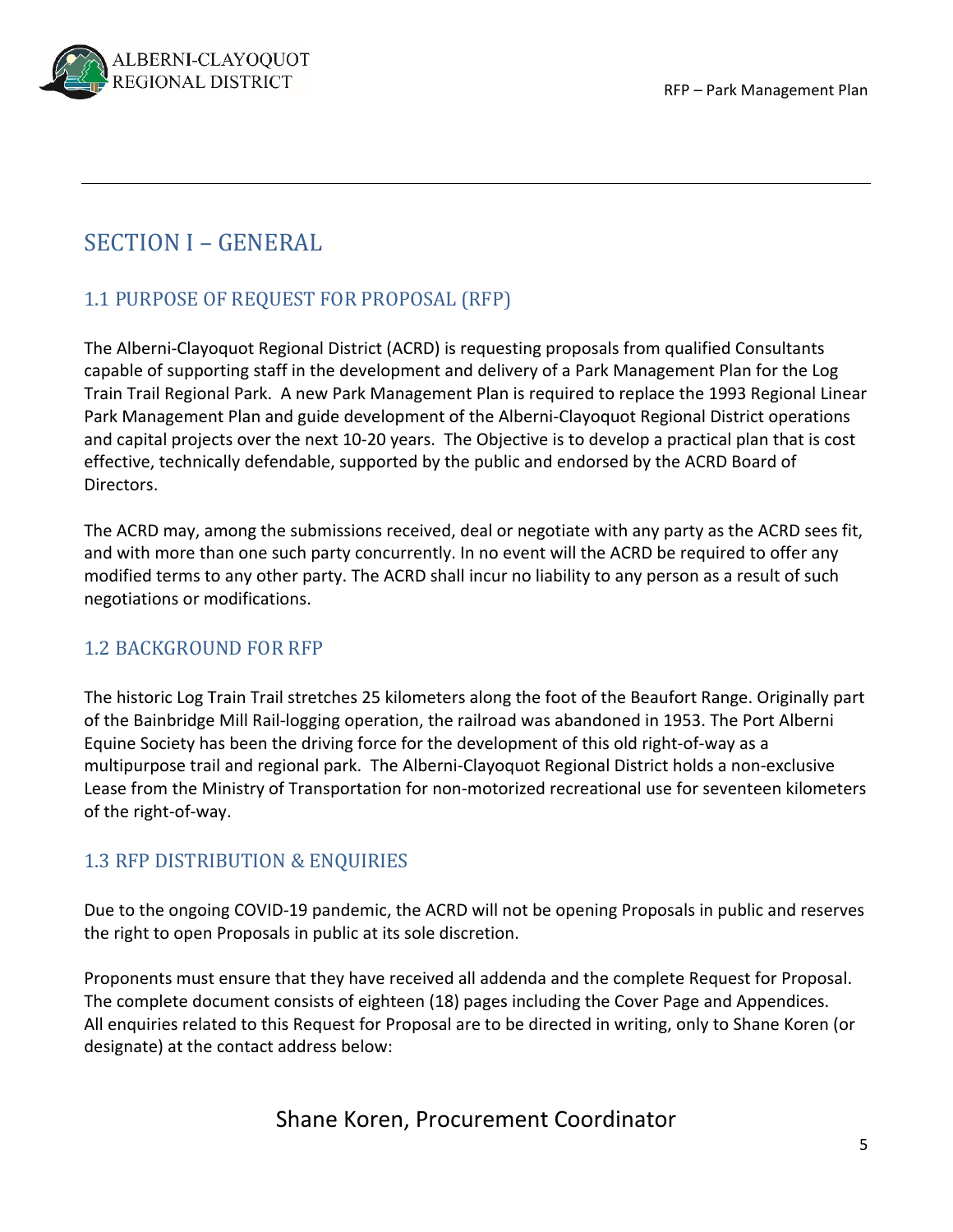

## Email procurement@acrd.bc.ca

### 3008 5th ave, Port Alberni

### BC, V9Y 2E3

Information obtained from any other source is not official and should not be relied upon. Enquiries and responses will be recorded and will be distributed to all Proponents who have registered with Shane Koren as having received a copy of this Request for Proposal.

#### 1.5 RFP TERMINOLOGY

Throughout this RFP terminology is used as follows:

- "must", "mandatory", "required" means a requirement that must be met in order for the proposal to receive consideration;
- "Proponent", "Consultant" means an individual or a company that submits, or intends to submit, a proposal in response to this "Request for Proposal";
- "Proposal" means any proposal made or submitted by anyone in connection with this Request for Proposal or the subject matter hereof;
- "Contract" means a written agreement resulting from this Request for Proposal executed by the Alberni‐Clayoquot Regional District and the Contractor, it being understood that it may be the case that no contract will result;
- "ACRD" means the Alberni-Clayoquot Regional District;
- "ACRD Website" means www.acrd.bc.ca;
- "Contractor" means the Proponent(s) who is/are awarded and enters into an Agreement with the Alberni‐Clayoquot Regional District for the Services as a result of this RFP.
- "Evaluation Team" means the team appointed by the ACRD;

## SECTION II – TERMS & CONDITIONS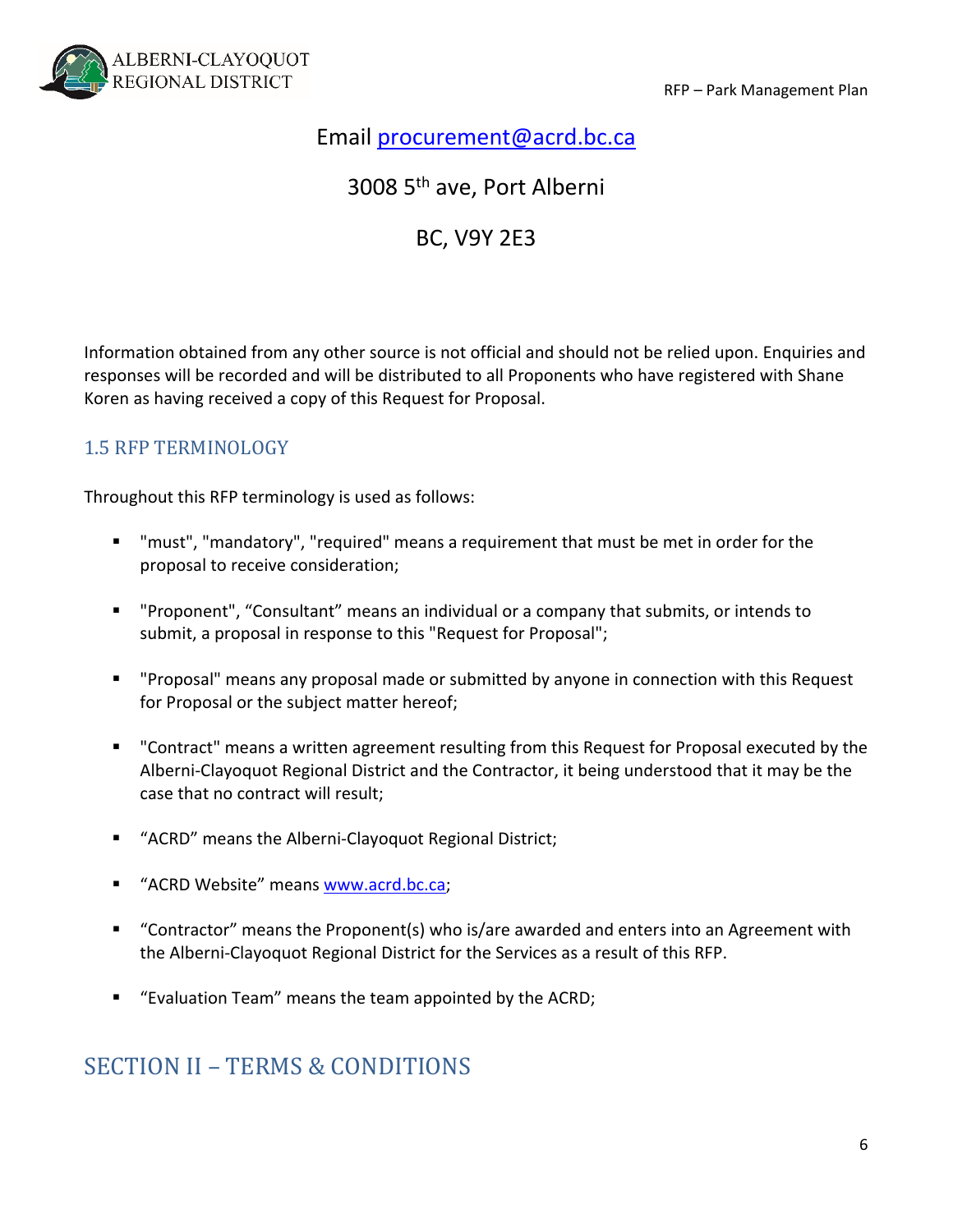

### 2.1 ESTIMATED TIME FRAME

The following timetable outlines the anticipated schedule for the Request for Proposal and contract process. The timing and the sequence of events resulting from this Request for Proposal may vary and shall ultimately be determined by the ACRD.

| <b>EVENT</b>                       | <b>ANTICIPATED DATE</b> |
|------------------------------------|-------------------------|
| Request for Proposal is issued     | May 13, 2022            |
| Deadline for receipt of questions  | May 27, 2022            |
| Addenda issued (if required)       | May 30, 2022            |
| <b>Request for Proposal closes</b> | June 13, 2022 @ 4:00 PM |
| <b>Award Date</b>                  | June 23, 2022           |
| Services commencement date         | July 15, 2022           |

#### 2.2 RESPONSIBILITY OF PROPONENT

Proponents shall be responsible for informing themselves as to the contents and requirements of this RFP. Each proponent is solely responsible to ensure that they have obtained and considered all information necessary to understand the requirements of this RFP and to prepare and submit their proposal. The ACRD will not be responsible for any loss, damage or expense incurred by a proponent as a result of any inaccuracy or incompleteness in this RFP, or as a result of any misunderstanding or misinterpretation of the terms of the RFP on the part of any proponent.

#### 2.3 EVALUATION

An evaluation committee will be reviewing the proposal submissions. The ACRD reserves the right to accept any or none of the proposals submitted.

#### 2.4 PROPOSAL SUBMISSION/CONDITIONS

#### 2.4.1 Proposal Submission

Proposal submissions must include a completed Proposal Submission Form, with all addenda acknowledged.

The Proponent's Submission Form must be fully and properly completed and conform to these Instructions for Submission. Submissions which are incomplete, conditional or obscure may be rejected. Late proposals will not be accepted.

Proposal submissions must be received **no later than 4:00 PM local time on June 13, 2022** in order to be considered.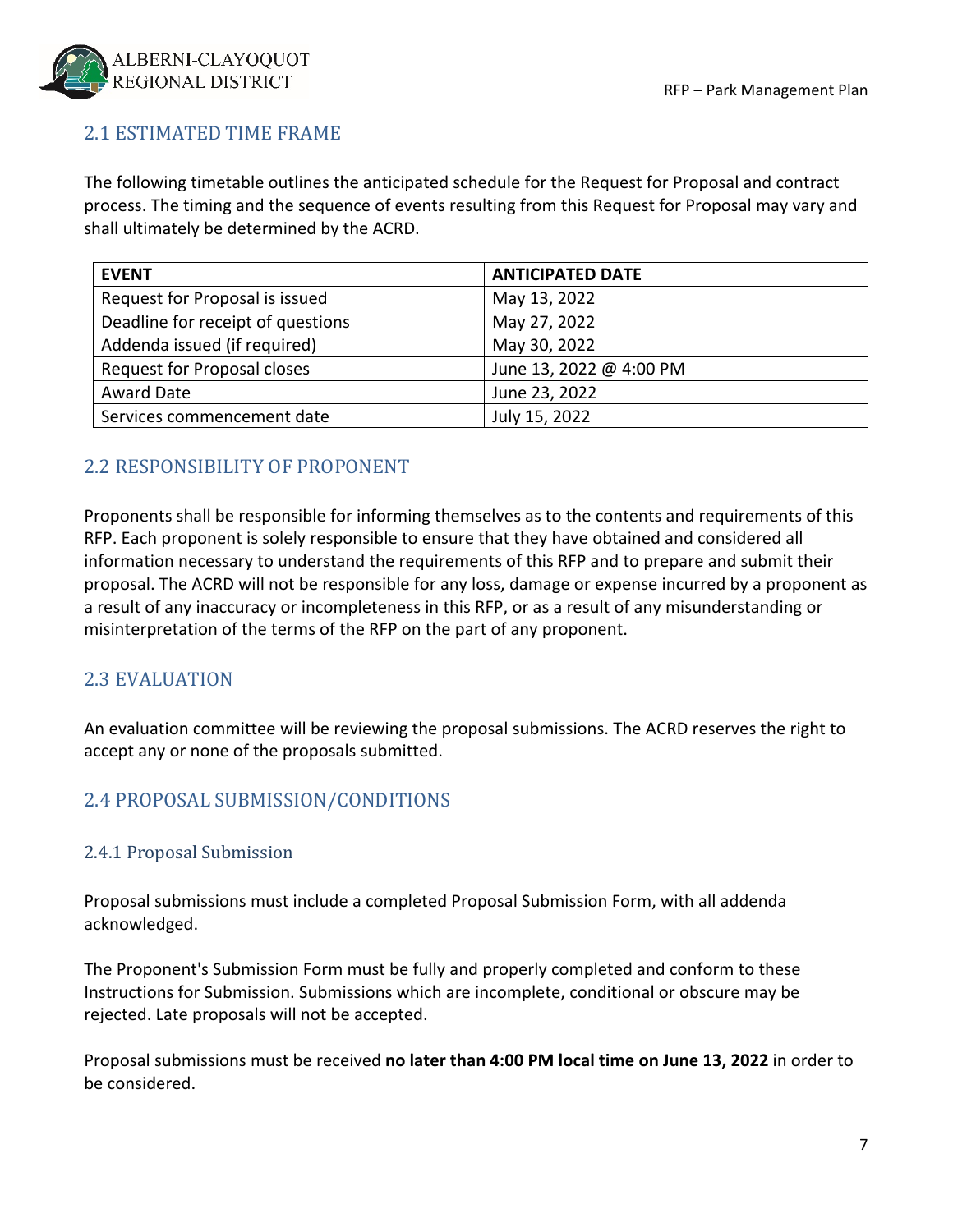

Proposals on paper must be submitted in a sealed envelope, clearly marked " Request for Proposal PPC01‐22 – Park Management Plan – Log Train Trail Regional Park", and directed to the person identified under the Submission Details of this Request for Proposal.

Proponents mailing proposals, or sending by courier, should allow sufficient delivery time to ensure the timely receipt by Shane Koren. Alternatively, Proposals may be submitted by email with the subject line " Request for Proposal PPC01‐22 – Park Management Plan – Log Train Trail Regional Park", to the person identified under the Submission Details of this Request for Proposal. If the Proponent chooses to submit by email the following risks are assumed

- 1. Delays in delivery
- 2. Rejection of the email
- 3. Emails may be delayed or rejected due to spam, virus software, or malware
- 4. Inboxes may become too full
- 5. The email may be missed and not identified as a submission

#### 2.4.2 Enquiries, Errors, Omissions and Addenda

All communications regarding the submission must be directed to the person(s) identified under the Submission Details of this Request for Proposal.

Proponents must obtain their own information on all matters and things that may in any way influence them in making their submissions.

Proponents must satisfy themselves in all respects as to the risks and obligations to be undertaken by them in order to fulfil their obligations.

Communications to the ACRD may be made only by Proponents and not by prospective subcontractors, material suppliers or others.

While the ACRD has taken considerable effort to ensure an accurate representation of information in this RFP, the information contained is supplied solely as a guideline for Proponent. The information is not guaranteed or warranted accurate by the ACRD, nor is it necessarily comprehensive or exhaustive. Nothing in this RFP is intended to relieve the Proponent from forming their opinions and or conclusions with respect to the goods and services as described by this RFP. If a Proponent discovers any inconsistency, discrepancy, ambiguity, or omission in the Proposal Documents, it must notify Shane Koren immediately in writing.

The ACRD may provide additional information, clarification or modification by written addenda. All such addenda shall be incorporated into and become part of the Proposal Documents. The ACRD shall not be bound by verbal or other information explanations or clarifications not contained in such addenda.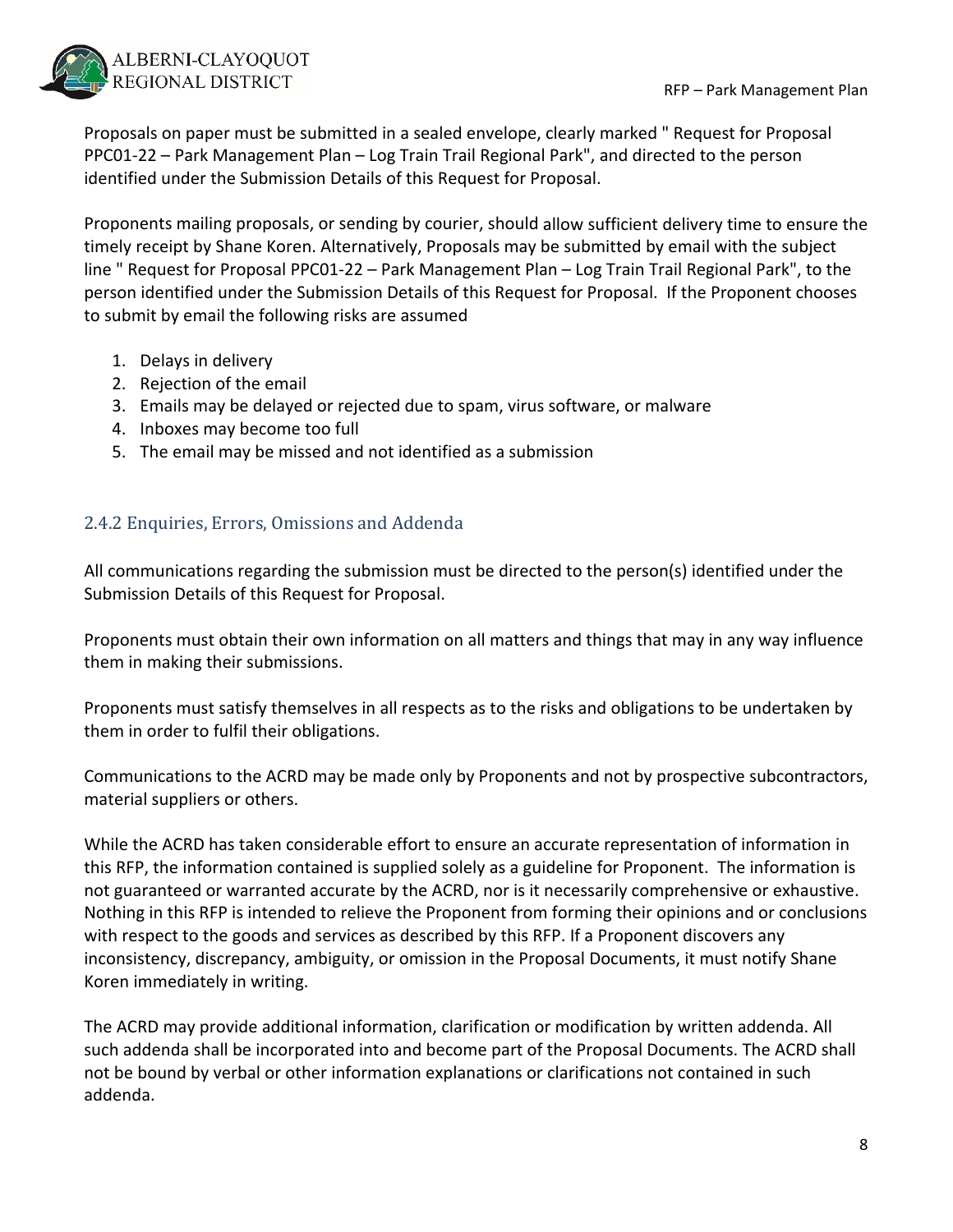

Proponents should note that the Proposal Submission Form requires an acknowledgement of receipt of all addenda. Parties submitting proposals are responsible to ensure that they are aware and have received all addenda, and are advised to check immediately prior to submitting their Proposal Submission Form.

The ACRD will assume that all statements, verbal or in writing, made by persons submitting Proposals are true, accurate, complete and not misleading. All such statements will constitute representations and warranties made to the ACRD.

Requirements outlined in the Request for Proposals shall not be interpreted in a way that would exclude warranties as to fitness for the purpose, suitability, or any other implied warranties.

#### 2.4.3 Conditions

Proponents are advised that after receipt of proposals they may be required to provide to the ACRD additional information concerning themselves or their Proposal including further details or breakdowns, and additional information to clarify whether a proposal meets the mandatory requirements set out in this RFP

Proposals which contain qualifying conditions or otherwise fail to conform to these Instructions for Submissions may be disqualified or rejected.

#### 2.4.4 Freedom of Information and Privacy Protection Act (FOIPPA)

The ACRD advises Proponents that submissions may be subject to the provisions of *FOIPPA* and *the Community Charter*. Proponents who wish to ensure particular parts of their submission are protected from disclosure under *FOIPPA* should specifically identify those portions that constitute a) trade secrets, and b) that are supplied in confidence, and c) the release of which could significantly harm their competitive position. Information that does not meet all three of the foregoing criteria may be subject to disclosure to third parties. Personal information provided in the submission will be collected pursuant to *FOIPPA* and the *Community Charter*. The personal information will not be released except in accordance with the *FOIPPA*.

#### 2.4.5 Confidentiality

All submissions become the property of the ACRD and will not be returned to the Proponent. All submissions will be held in confidence by the ACRD unless otherwise required by law.

#### 2.4.6 Conflict of Interest and Legal Proceedings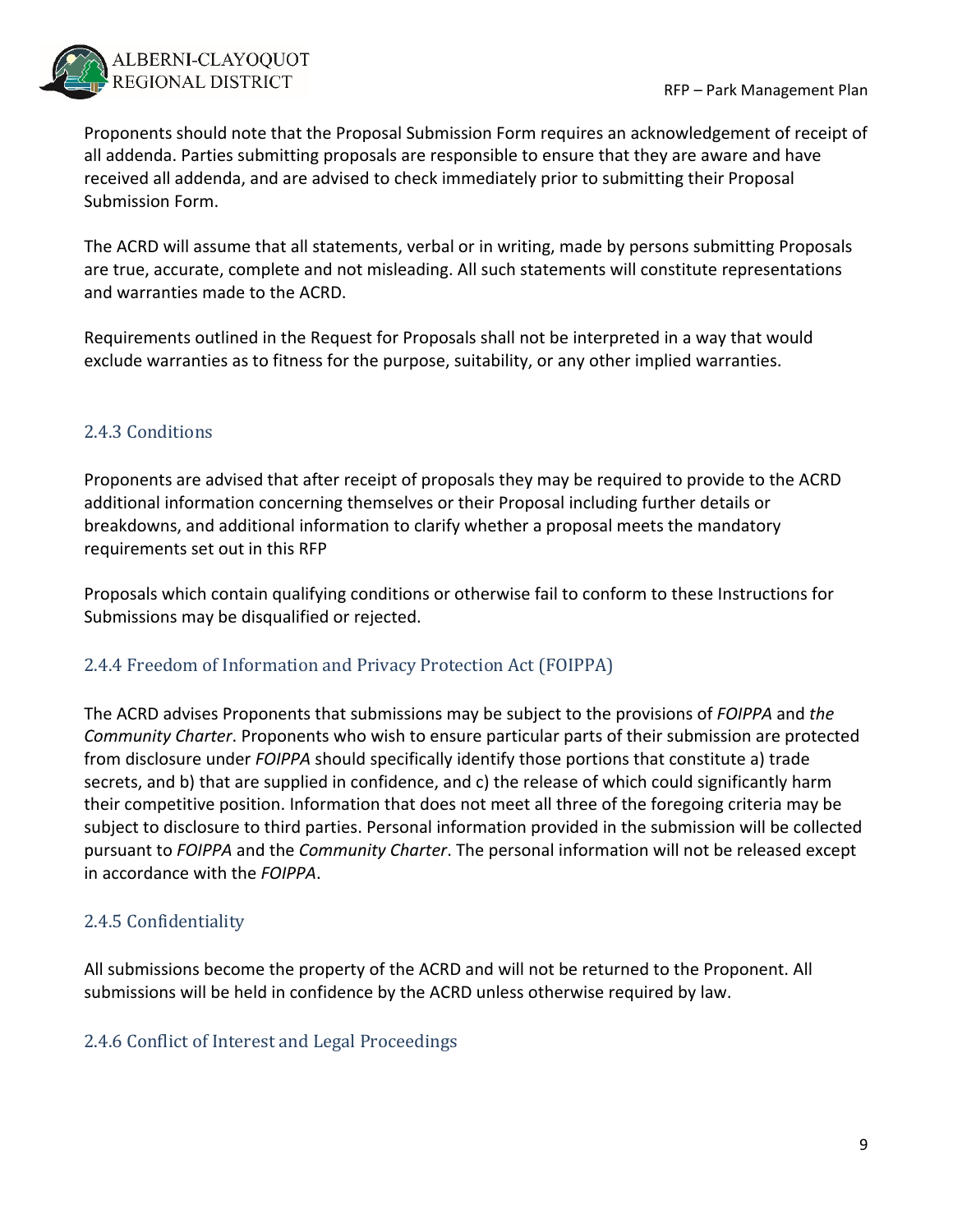

Proposals will not be evaluated if the Proponent's current or past corporate or other interests are, in the reasonable opinion of the ACRD, deemed or perceived to be a conflict of interest in connection with this RFP or the activities or mandate of the ACRD.

The ACRD reserves the right to disqualify or reject a proposal in whole or in part where the Proponent or its directors, officers, shareholders or any person associated with the Proponent has a claim or has initiated a claim or legal proceeding against the ACRD with respect to any previous contracts, tenders or business transactions.

#### 2.4.7 Changes to Proposal

By submission of a clear and detailed written notice, the proponent may amend or withdraw its proposal prior to the closing date and time. The Proponent will not change the wording of its Proposal after closing and no words or comments will be added to the Proposal unless requested by the ACRD for clarification.

#### 2.4.8 Proponent's Expenses

Proponents are solely responsible for their own expenses in preparing and submitting Proposals and for any meetings, negotiations or discussions with the ACRD or its representatives and consultants, relating to or arising from this RFP. The ACRD and its representatives, agents, consultants and advisors will not be liable to any Proponent for any claims, whether for costs, expenses, losses or damages, or loss of anticipated profits, or for any other matter whatsoever, incurred by the Proponent in preparing and submitting a Proposal, or participating in negotiations for an Agreement, or other activity related to or arising out of this RFP.

### 2.5 ADDENDA

If the ACRD determines that Addendum or Question & Answer response is necessary, the ACRD will post an Addendum on the ACRD and Bid BC Websites and shall become part in parcel of the RFP Document(s).

- Questions for clarification that alter the method, pricing and or specifications of the submissions will be posted in the form of an Addenda and must be signed and included with the submission.
- Questions for clarification that do not alter the method and pricing of the submission will be posted in the form of a Question and Answer document and will not require to be signed and returned with the submission.

It is the responsibility of the Proponent to ensure that it has retrieved any Addenda as posted. Proponents are required to check the ACRD's Website for all information.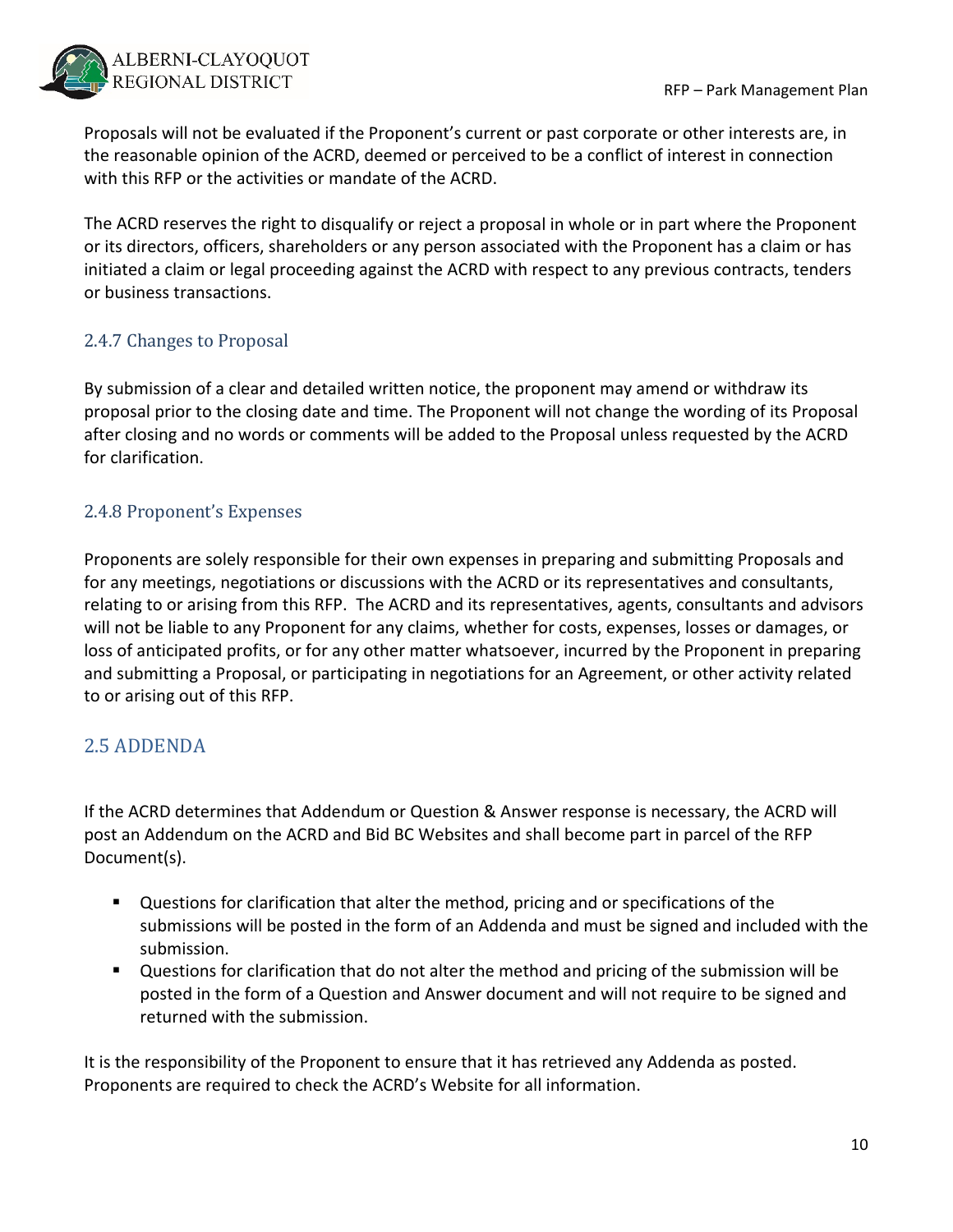

#### 2.6 OFFER ACCEPTANCE

Proponents are requested to keep their proposals open for acceptance for a period of thirty (30) days after the closing date for receipt of proposals. Proposals will be assessed during the evaluation of the proposals and any alteration could adversely impact the evaluation and ranking of the proposals

#### 2.7 EVALUATION TEAM & CRITERIA

The evaluation of Proposals will be undertaken on behalf of the ACRD by the Evaluation Team. The Evaluation Team will give written recommendation for the selection of a Preferred Proponent(s) to the ACRD Board.

The Evaluation Team will compare and evaluate all Proposals to determine the Proponent's strength and ability to provide the Services in order to determine the Proposal which is most advantageous to the ACRD; using the following criteria:

| <b>Evaluation Criteria</b> | <b>Points</b> | <b>Section</b> |
|----------------------------|---------------|----------------|
| Experience                 | 30            | 3.1            |
| Ability to Meet Needs      | 45            | 3.2            |
| Price                      | 10            | 3.3            |
| <b>Social Procurement</b>  | 5             | 3.4            |
| References                 | 10            | 3.5            |
| Total                      | 100           |                |

Note: Ratings have been noted in the Points column, and evaluation within each area of evaluation criteria will be done at the complete and total discretion of the ACRD. Submission to Request for Proposal, which is to be completed by the Proponent, must align with the above criteria.

#### 2.10 NEGOTIATIONS

The top-ranked Proponent will be invited to enter into direct contract negotiations to finalize the agreement with the ACRD.

Negotiations will not constitute a legally binding offer to enter into a contract on the part of the ACRD or the proponent and there will be no legally binding relationship created with any proponent prior to the execution of a written agreement.

The Alberni Clayoquot Regional District may terminate contract negotiations with any proponent and enter into contract negotiations with the next highest‐ranked proponent if, in the opinion of the ACRD at any time, the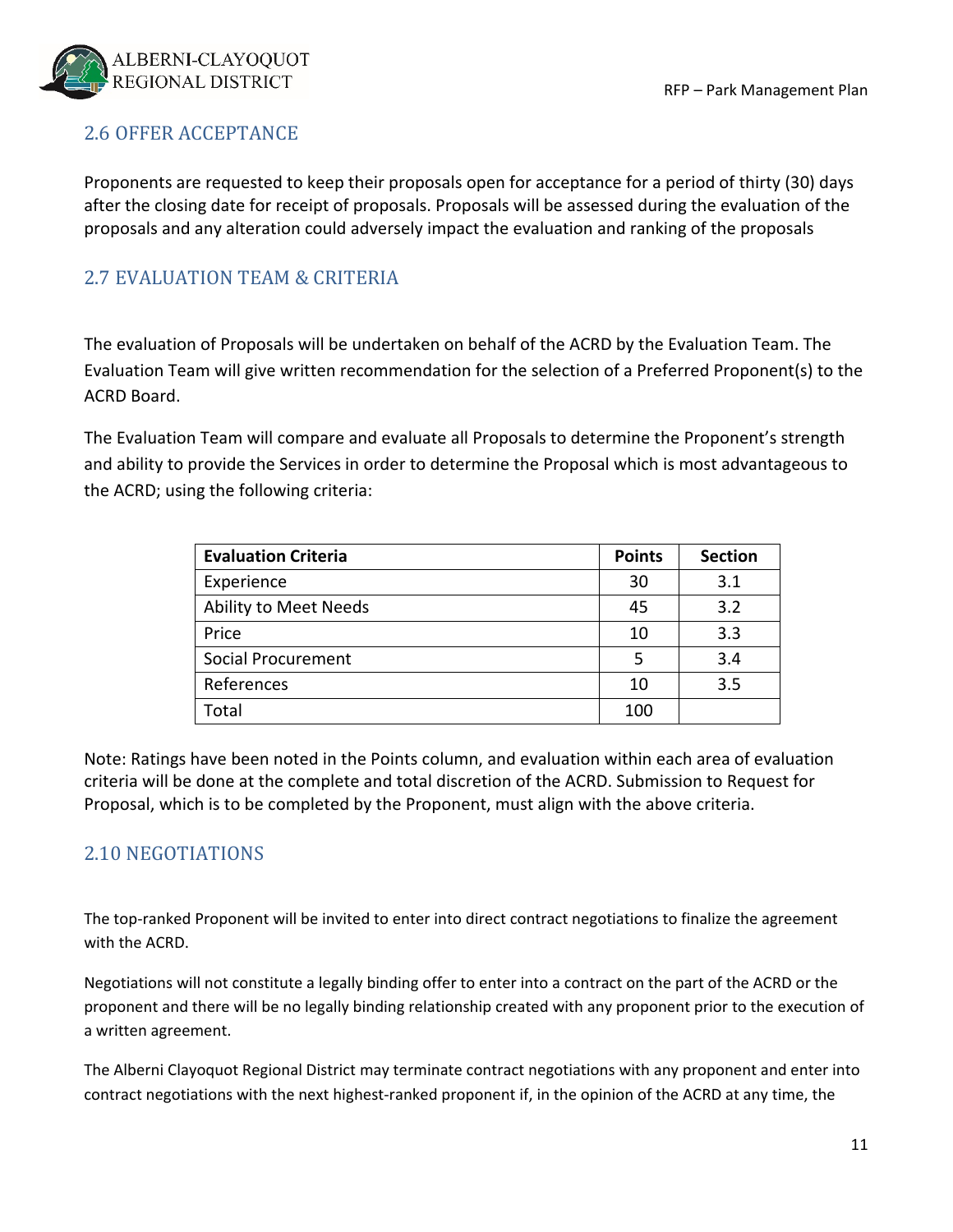

contract negotiations with the initially selected proponent will not be satisfactorily completed in its best interests.

The ACRD may, at its sole discretion, reject any or all Proposals at any time throughout the proposal evaluation, proponent selection, or contract negotiation process.

## SECTION III – SUBMISSION REQUIREMENTS

It is the sole responsibility of each Proponent to ensure their Proposal contains all required information. Failure to follow the instructions contained in this RFP may result in the Proposal being deemed non‐compliant in which case, it will be returned to the Proponent and receive no further consideration.

**Schedule "A" contains the Form of Proposal and must be submitted with each proposal.**

**Schedule "B" contains Scope of Work details and Deliverables. Please refer to this, when applicable, when responding to the below.**

**The budget for this project is a maximum of \$30,000.00 including all fees and expenses. There is potential for an increase in scope and budget to include active transportation focus dependant on successful grant funding.**

Note: Although every attempt will be made to meet all dates, the ACRD reserves the right to modify any or all dates at its sole discretion at any time.

#### 3.1 EXPERIENCE

- Letter of introduction
- Proponent's relevant experience and qualifications in delivering services similar to those required by the RFP;

### 3.2 ABILITY TO MEET NEEDS

- Proponent's demonstrated ability to provide the services including detailed information on the quality and experience of team members
- Proponent's equipment servicing resources, capability and capacity, as relevant
- Please include a work plan. A work plan is a written document designed to explain how the proponent will achieve the responsibilities set out in Schedule B. This should include the following sections
	- o Plan Content
	- o Planning and Timelines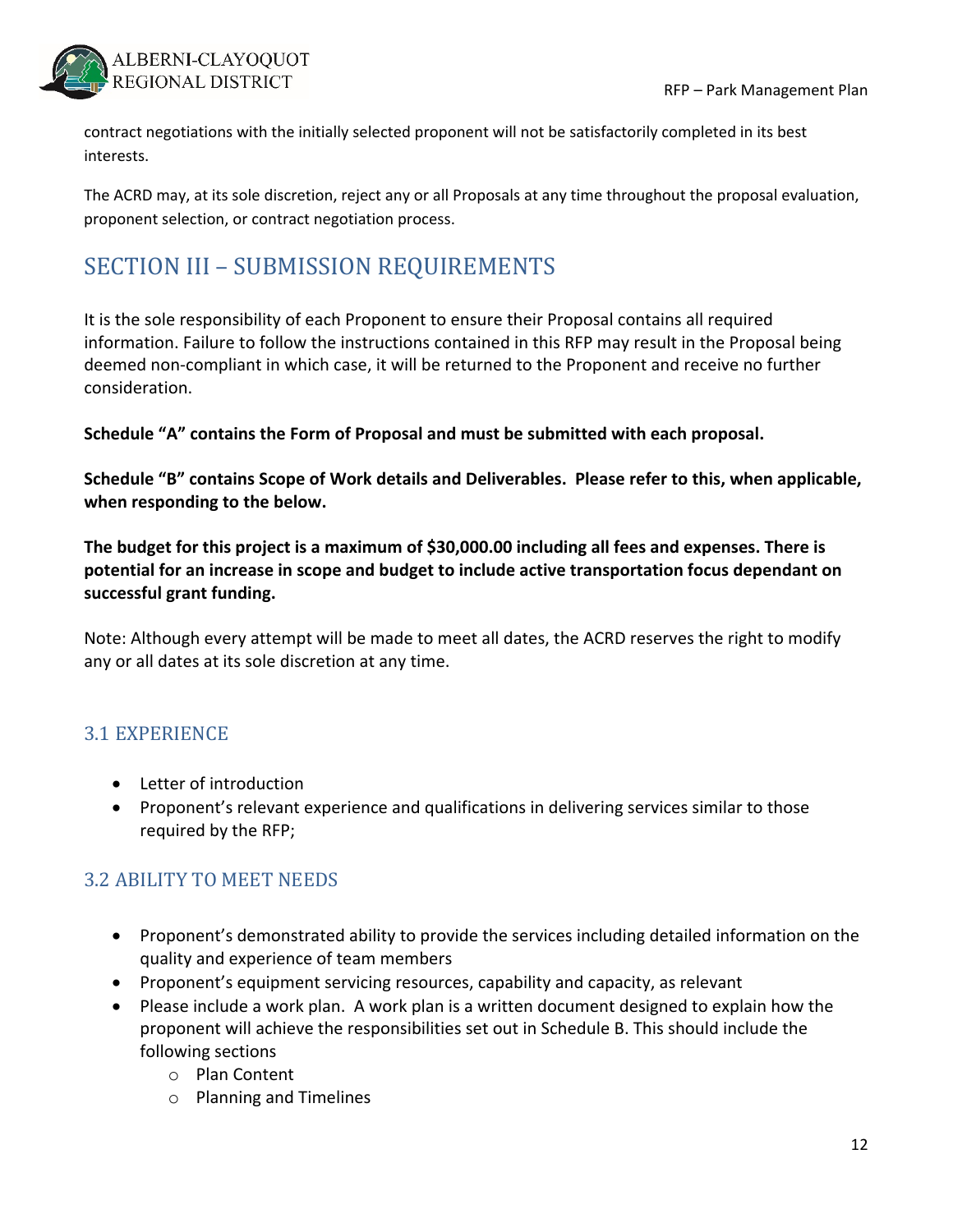

#### 3.3 PRICE

Proponents should state the hourly rate and estimated hours as follows:

| <b>Hourly Rate</b> | <b>Hours for Completion</b> | <b>Total Price</b> |  |
|--------------------|-----------------------------|--------------------|--|
|                    |                             |                    |  |
|                    |                             |                    |  |

#### 3.4 SOCIAL PROCUREMENT

Please complete the table below concerning the application of Social Procurement principles and practices in your operations and/or performance of works. Contractors may be required to provide certificates and / or 3rd party validation where applicable.

|                | <b>Social Procurement Principles</b><br>or Practices                                                                                                                                          | Yes | <b>No</b> | <b>Describe where applicable</b> | <b>Maximum</b><br><b>Points</b> |
|----------------|-----------------------------------------------------------------------------------------------------------------------------------------------------------------------------------------------|-----|-----------|----------------------------------|---------------------------------|
| $\mathbf{1}$   | In the last three years, has the<br>Proponent implemented any<br>programs or initiatives to ensure<br>greater economic opportunity<br>and community integration for<br>equity-seeking groups? |     |           |                                  | 5                               |
| $\overline{2}$ | Does the Proponent work with<br>employment support services or<br>contract within the communities<br>you operate?                                                                             |     |           |                                  | 5                               |
| 3              | Does the Proponent work with<br>Social Enterprises in any manner?                                                                                                                             |     |           |                                  | 5                               |

#### 3.5 REFERENCES

Proponents shall include three (3) references of relevant experience for which they have provided similar services. With each reference, proponents shall include the organization's name, address, phone number, as well as the name and position of a person the ACRD may contact at the organization. The ACRD reserves the right to contact references without prior notification to the proponent.

#### 3.6 INTERVIEWS

Due to the global pandemic, no in‐person interviews will be permitted with the Evaluation Team. The Evaluation Team may, at its discretion, invite some or all of the Proponents to a conference call or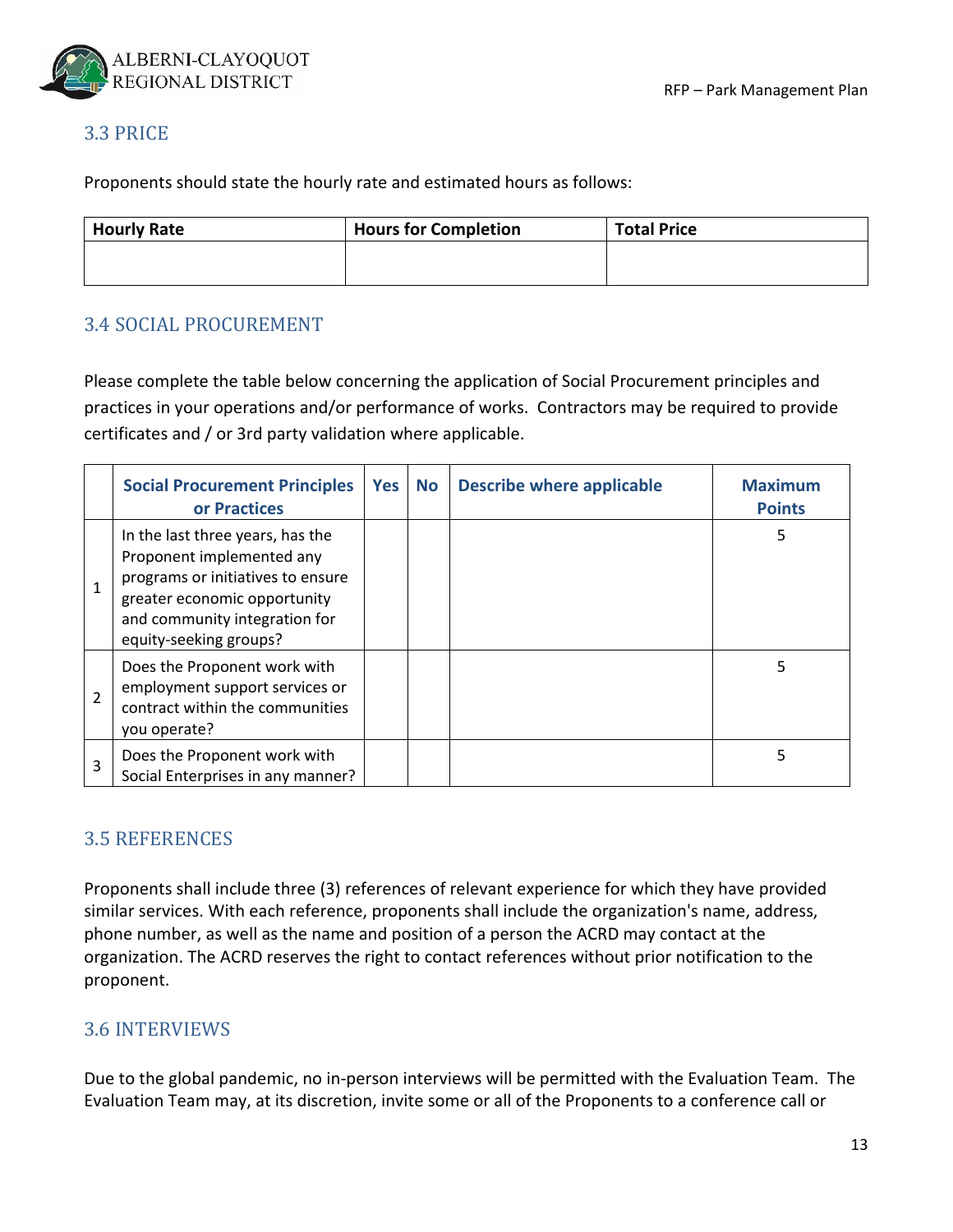

video interview to provide clarification of their Proposals. In such event, the Evaluation Team will be entitled to consider the answers received in evaluating Proposals.

# SECTION IV – SPECIFICATIONS

### 4.1 ACCEPTANCE OF TERMS

All the terms and conditions of this RFP are assumed to be accepted by the Proponent and incorporated in its Proposal.

#### 4.2 THE ACRD RESERVE RIGHTS

The ACRD reserves the right to:

- 1. Waive any irregularity or insufficiency in any Proposal, whether material or not;
- 2. Accept the Proposal which is deemed most favorable to the interest of the ACRD;
- 3. Accept any Proposal in whole or in part;
- 4. Negotiate with the selected Proponent(s);
- 5. Contact references other than, or in addition to, those furnished by the Proponent.

#### 4.3 NOTIFICATION OF AWARD

If negotiations result in agreement on the terms of a contract, the successful Proponent(s) will be notified in writing and required agreeable obligations will need to be fulfilled before the executing the Contract.

#### 4.4 TERM OF AGREEMENT

It is anticipated that the Contract term, upon acceptance of proposal(s), shall be July 15, 2022 – Jan 31, 2022. The Contract will allow for, upon mutually agreeable terms, a rate renewal for future ACRD Park Management Plans; the ACRD expects to complete up to 3 more Park Management Plans within 2 years of July 15, 2022.

## SECTION V - RFP PARTICULARS

The ACRD will require the selected Proponent to undertake the following responsibilities in accordance with the following. It is anticipated that the below section 5.1 will be incorporated into the contract with the successful Proponent(s).

#### 5.1 CONTRACT CONDITIONS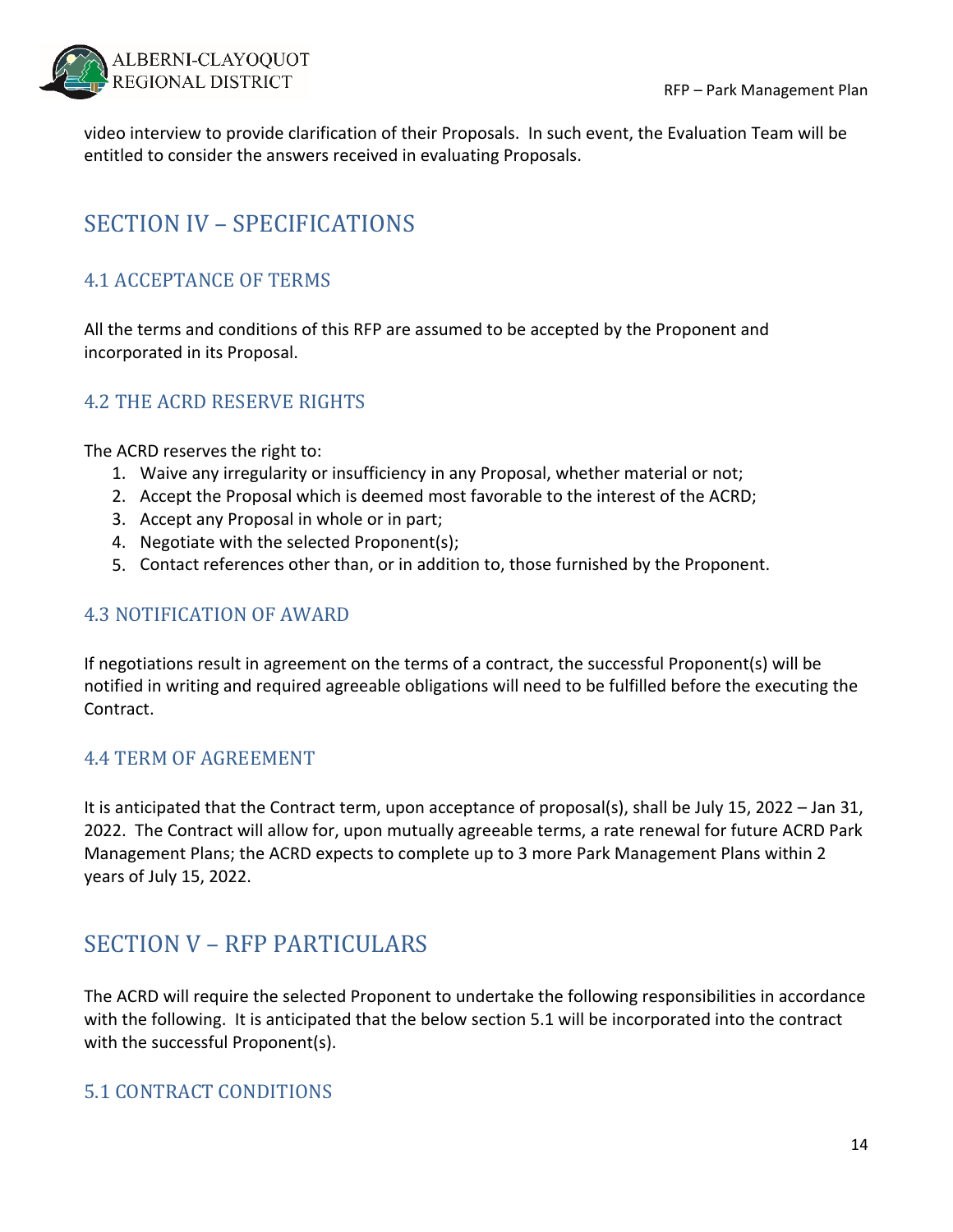

The Proponent will be required to provide the ACRD with evidence of the following **upon execution and delivery of the Contract**

- General Liability Insurance (\$2,000,000.00)
- Letter of Good Standing from WorkSafe BC or WorkSafe BC Personal Optional Protection

The Proponent must adhere to the following **upon execution and delivery of the Contract**

**All Public Health Orders within the jurisdiction being operated in**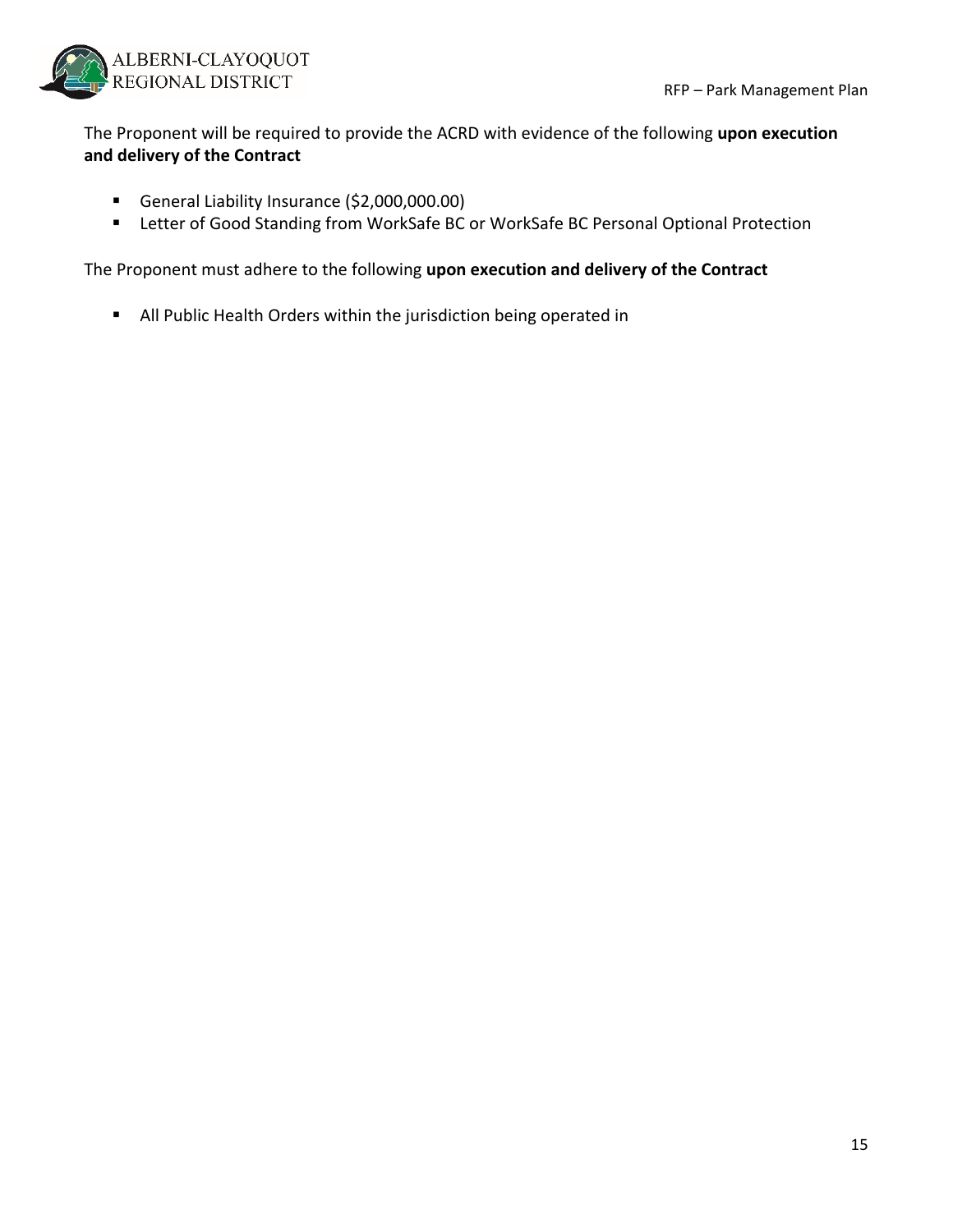

## SECTION VI – APPENDICES

Schedule A – Form of Proposal

Schedule B – Scope of Work and Deliverables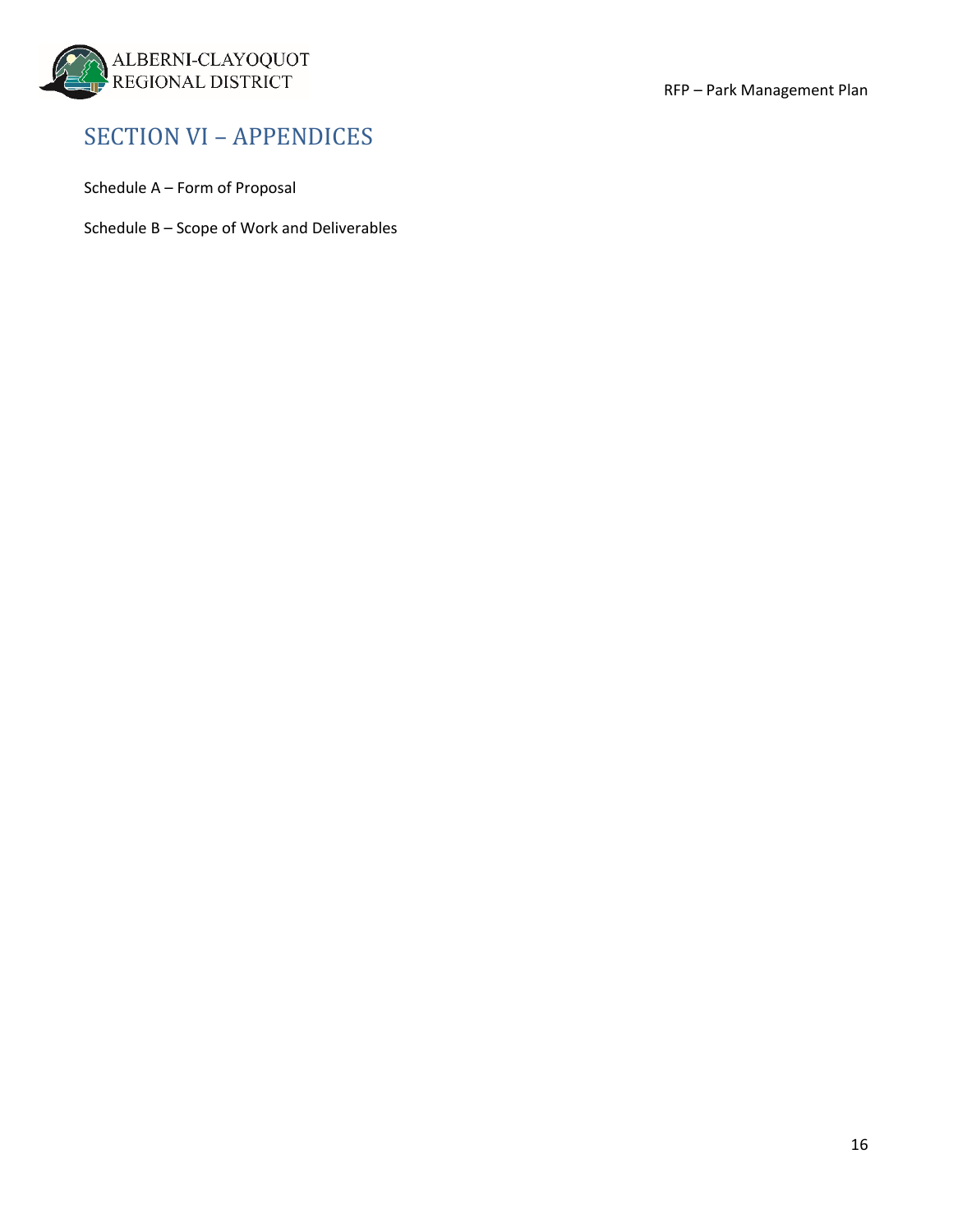

#### SCHEDULE A: FORM OF PROPOSAL

| <b>RFP NO.:</b> | PPC01-22                                             |
|-----------------|------------------------------------------------------|
| <b>PROJECT:</b> | Park Management Plan – Log Train Trail Regional Park |
| <b>CLOSING:</b> | June 13, 2022 @ 4:00 PM                              |

#### **1. PROPOSAL SUBMISSION**

| <b>Company Name:</b>    |  |                    |      |  |  |
|-------------------------|--|--------------------|------|--|--|
| Address:                |  | City:              |      |  |  |
| Postal Code:            |  | Phone:             | Fax: |  |  |
| Email:                  |  | Date:              |      |  |  |
| Signature of Proponent: |  | <b>Print Name:</b> |      |  |  |
| Title of Proponent:     |  |                    |      |  |  |

To: The Alberni‐Clayoquot Regional District

**\_\_\_\_\_\_\_\_\_\_\_\_\_\_\_\_\_\_\_\_\_\_\_\_\_\_\_\_\_\_\_\_\_\_\_\_\_\_**

**\_\_\_\_\_\_\_\_\_\_\_\_\_\_\_\_\_\_\_\_\_\_\_\_\_\_\_\_\_\_\_\_\_\_\_\_\_\_**

**\_\_\_\_\_\_\_\_\_\_\_\_\_\_\_\_\_\_\_\_\_\_\_\_\_\_\_\_\_\_\_\_\_\_\_\_\_\_**

#### **RFP Project Title: Park Management Plan – Log Train Trail Regional Park**

**I/We, the undersigned duly authorized representative of the Proponent**, having received and carefully reviewed all of the Proposal documents, including the RFP and any issued addenda posted on the Alberni‐Clayoquot Regional District Website, and having fully informed ourselves as to the intent, difficulties, facilities and local conditions attendant to performing the Services, submit this Proposal in response to the RFP.

**I/We confirm** that this Proposal is accurate and true to best of my/our knowledge.

**This Proposal** is submitted this the submitted this the set of the state of the day of the state of the state of the state of the state of the state of the state of the state of the state of the state of the state of the

#### **I/We have the authority to sign on behalf of the Proponent.**

Authorized Signature

Name and Title

Date